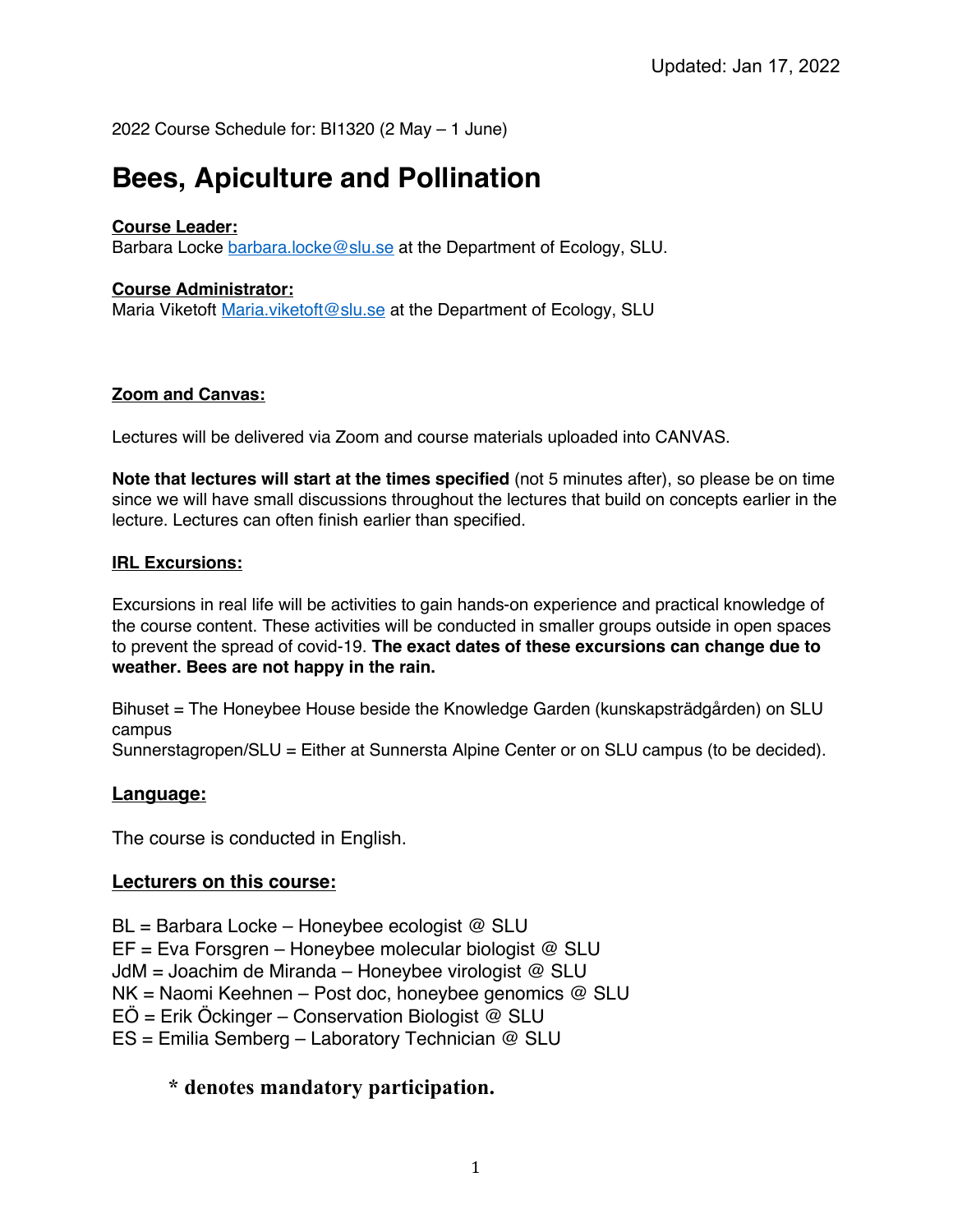| <b>Day</b><br>(May) | time            | <b>Activity</b>                                      | <b>Type of teaching</b><br>/Location | <b>Teacher</b> |
|---------------------|-----------------|------------------------------------------------------|--------------------------------------|----------------|
| Mon 2               | $9:15 - 10:00$  | Introduction                                         | Zoom                                 | BL,            |
|                     | $10:15 - 11:30$ | Introduction to project work 1 and 2                 |                                      |                |
|                     | $13:15 - 16:00$ | Honeybee biology                                     |                                      | <b>BL</b>      |
| Tues 3              | $9:15 - 11:30$  | Evolution of bees and the diversity of solitary bees | Zoom                                 | <b>BL</b>      |
|                     |                 |                                                      |                                      |                |
| Wed 4               | $9:15 - 11:30$  | Beekeeping and beekeeping practices                  |                                      | <b>BL</b>      |
|                     | $13:15 - 16:00$ | <b>Excursion - Wild bees</b>                         | Sunnersta/SLU                        | <b>BL</b>      |
| Thurs 5             | $13:15 - 15:00$ | <b>Excursion - Honeybees</b>                         | <b>Bihuset</b>                       | <b>BL</b>      |
| Fri 6               |                 | <b>Project work</b>                                  |                                      |                |
|                     |                 |                                                      |                                      |                |
| 7,8                 |                 |                                                      |                                      |                |
| Mon 9               | $10:15 - 12:00$ | <b>Bumblebees</b>                                    | Zoom                                 | BL             |
|                     | $13:15 - 15:00$ | Bees and conservation biology                        | Zoom                                 | EÖ             |
| Tues 10             | $10:15 - 12:00$ | <b>Pollination Biology</b>                           | Zoom                                 | <b>BL</b>      |
|                     |                 |                                                      |                                      |                |
|                     | $13:15 - 16:00$ | <b>Excursion - Wild bees</b>                         | Sunnersta/SLU                        | BL,            |
| Wed 11              | $10:15 - 12:00$ | Honey bee genetics and breeding                      | Zoom                                 | <b>NK</b>      |
| <b>Thurs</b>        | $10:15 - 16:00$ | Demonstrations of wild bee identification            | <b>Bihuset</b> or                    | BL,            |
| 12                  |                 | (depending on covid restrictions)                    | department room                      |                |
| Fri 13              | L               | <b>Project work</b>                                  |                                      |                |
| 14,15               |                 |                                                      |                                      |                |
| Mon 16              | $13:15 - 15:00$ | Bee disease part 2) Viruses, Parasites Pests         | Zoom                                 | JdM            |
| Tue 17              | $10:15 - 15:00$ | <b>Excursion - honeybees</b>                         | <b>Bihuset</b>                       | <b>BL</b>      |
| Wed 18              | $10:15 - 12:00$ | Bee disease part 1) Epidemiology, Bacterial          | zoom                                 | EF             |
|                     |                 | diseases                                             |                                      |                |
|                     | 13:15-15:00     | Demonstration of the bee lab at SLU and bee          | Pre-recorded                         | EF, ES         |
|                     |                 | diseases                                             | films in Canvas                      |                |
| Thur 19             | $10:15 - 12:00$ | More than honey film                                 | Found on Canvas                      | EF, JdM        |
| Fri 20              | $13:15 - 15:00$ | Discuss film<br><b>Project work</b>                  | Zoom                                 |                |
|                     |                 |                                                      |                                      |                |
| 21,22               |                 |                                                      |                                      |                |
| Mon 23              | 10:15-15:00     | <b>Excursion - Honeybees</b>                         | <b>Bihuset</b>                       | <b>BL</b>      |
| Tues 24             |                 | <b>Project work</b>                                  |                                      |                |
| Wed 25              |                 | Hand in project work 1*                              | Canvas                               |                |
| Thur 26             |                 | Kristi himmelsfärdsdag                               |                                      |                |
| Fri 27              |                 | <b>Project work</b>                                  |                                      |                |